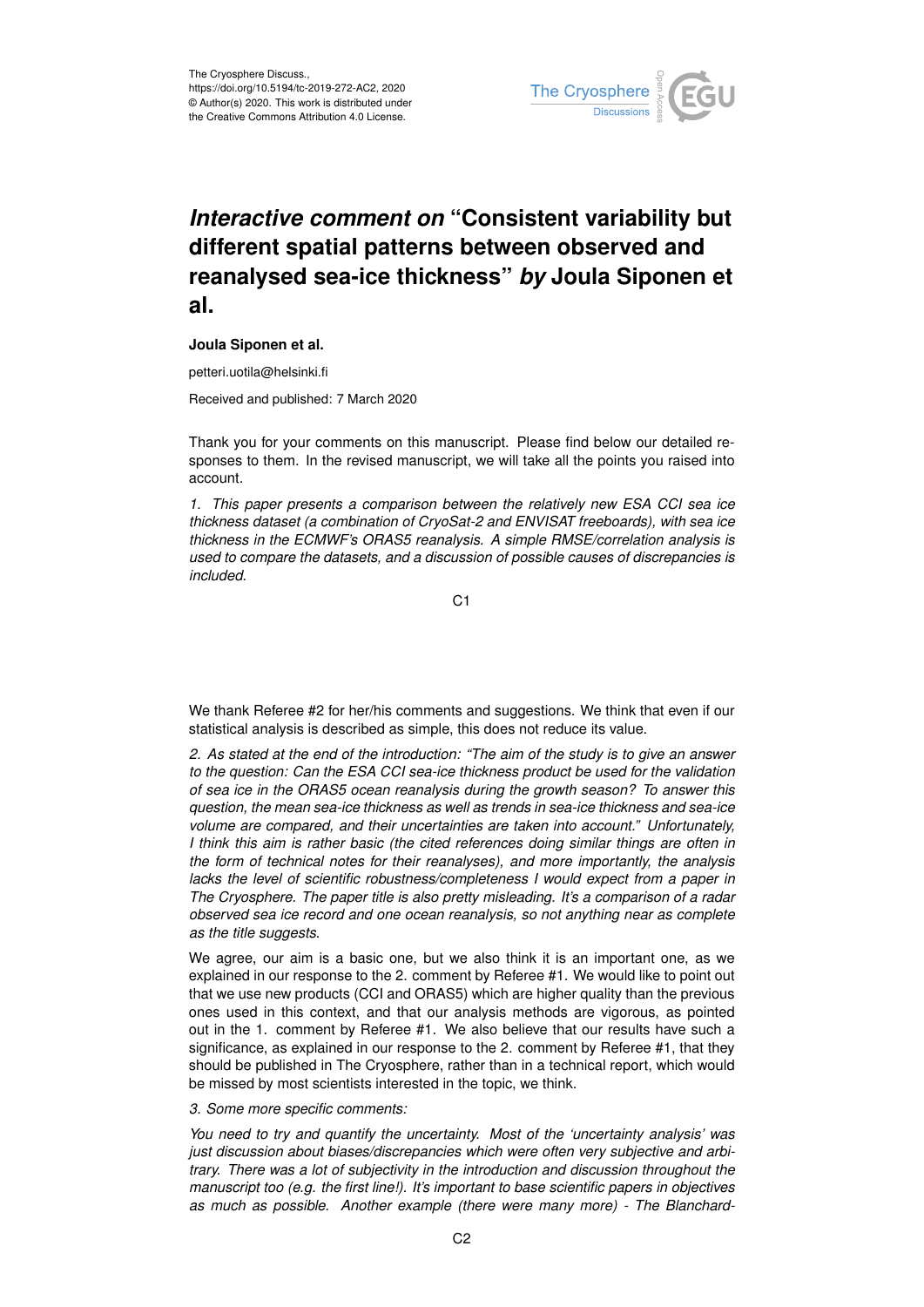*Wriggleworth (2018) study is just one of many new studies looking at snow on sea ice and does not provide evidence of its contribution to sea ice thickness uncertainty. I think someone reading this paper would come away with a misleading idea about the state of knowledge in our field.*

We are happy to follow this important suggestion, keeping in mind that our analysis is vigorous. Before beginning, we would like to invite Referee #2 to provide us with the relevant references in addition to Blanchard-Wriggleworth (2018), please. This would be very helpful.

In terms of the quantification of the uncertainty, we will expand the scope of our paper by analysing an ensemble of seven ocean reanalysis which can be calculated from individual product data available at https://icdc.cen.uni-hamburg.de/1/daten/reanalysisocean/oraip.html. This will address the issue of reanalysis uncertainty and indicate how significantly reanalyses vary from the observations. We will also explore the effect of snow on ice on sea-ice volume based on ocean reanalyses. This will address probably the most significant issue of uncertainty due to the large effect of snow thickness on sea-ice volume.

*The comments about it being better than ICESat were pretty odd – sure it might have better temporal sampling but that doesn't make it a better validation dataset (e.g. it could be less accurate!). What validation/assessment has already been done with CCI? There were only limited comments about other CS-2 derived sea ice thickness products and an attempt to quantify the uncertainty from the choice of re-tracking and other input assumptions.*

We and Referee #1 (2nd comment) think that the products we analysed, including CCI, are certainly higher quality than the previously used ones, such as ICESat-1. ICESat-1 was not good because of the temporal coverage. Specifically, we state on line 238 that "the CCI product is a better validation product in the sense of temporal coverage" and on line 338 that "It [CCI] is better than ICESat due to its temporal and spatial coverage

 $C<sub>3</sub>$ 

over the whole growing season". We do not actually say that CCI is a better validation dataset than ICESat. We will reword these sentences to clarify this and not to mislead the reader. We will also reformulate the title to be less misleading keeping in mind that Referee 1 describes that the title summarizes well the findings of the study.

*What's the central ensemble member and why again was this chosen?*

The ORAS5 central ensemble member was selected as the first ensemble member, marked as ora0, out of six. We carried out the analysis for this member, and as the sea ice is essentially similar between the members, we decided not to include other members in the analysis. In other words, in terms of results, it did not matter which member was chosen.

*What exactly did the recent Tietsche and Zuo studies do and what have we learnt from this?*

We will provide more details to better clarify what we've learnt from this.

*How is sea ice used in the ORAS5 reanalysis?*

In terms of sea-ice observations, ORAS5 assimilates sea-ice concentration from OS-TIA (see line 97), but no other sea-ice parameters. To clarify this, we will add some text to specify which sea-ice observations are used in ORAS5.

*How important do you think sea ice thickness biases are?*

This is a good question, we'd say they are important and in particular RMSE values in the order of several tens of centimetres or greater appear large compared to Arctic mean ice thicknesses. As sea-ice thickness biases result from disagreements in processes related to sea-ice evolution, we'd argue that they're manifestations of model and observational uncertainties and errors. These need to be first quantified and then addressed to improve the representation of processes related to sea-ice evolution in forecasting systems.